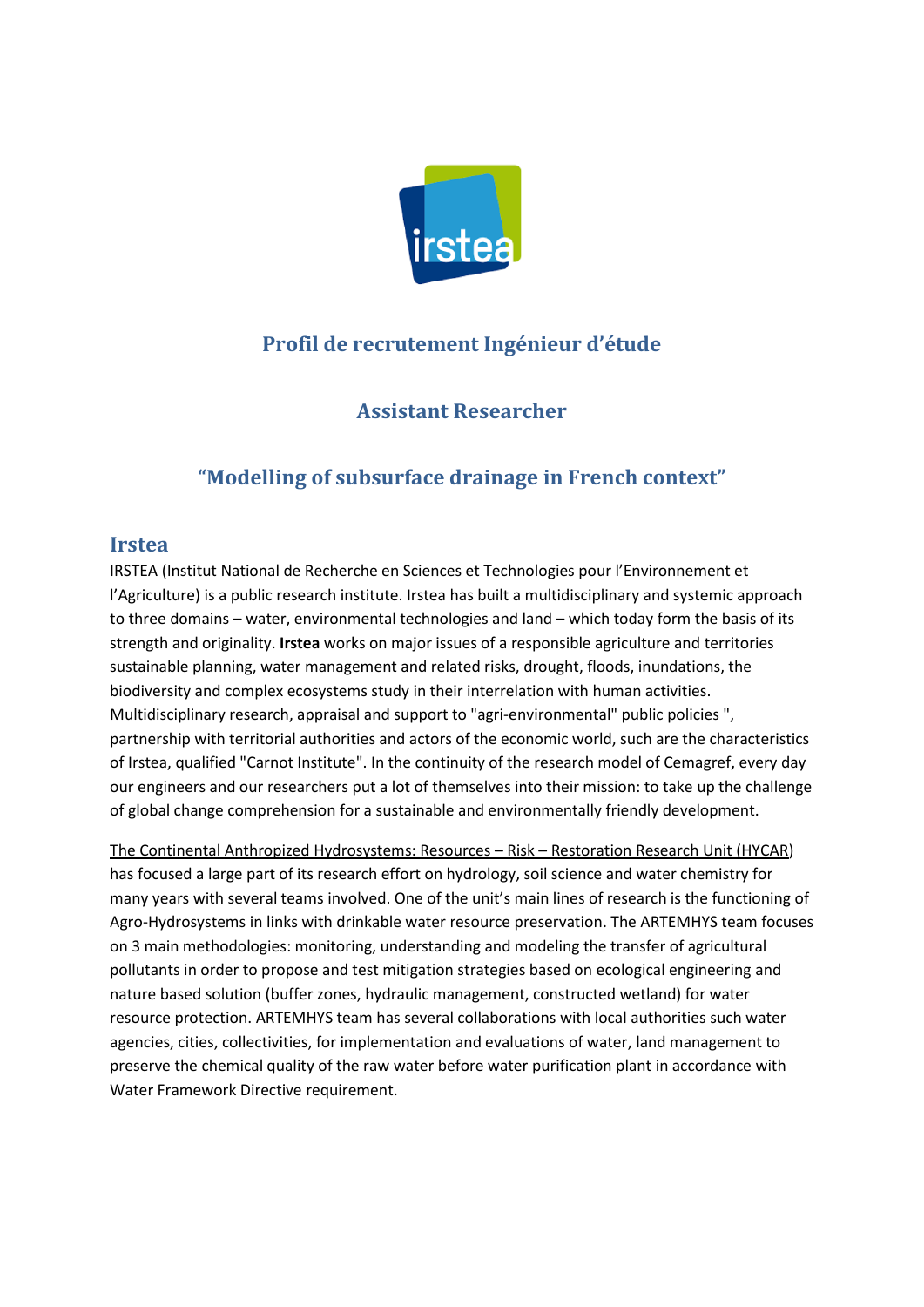## **Context**

Subsurface drainage, a hydraulic technic to control winter water excess in waterlogged soil, was largely implemented in France during the 80's in order to optimize crop production under climatic and soil constraints. Nowadays, about 10% of arable lands are equipped in France, mainly for winter cereal. Current issues are more focused on environmental impacts of subsurface drainage on water quality of waterbodies. Prediction of discharges and agricultural fertilizers and pesticides in drained water are crucial to better manage and control non point source pollution at plot outlet. In this context, ATREMHYS team developed some concepts and simplified approaches and translated them into models named SIDRA (Lesaffre and Zimmer), SIDRA-RU, and Pestdrain, which required a parsimonious numbers of parameters (4 for the soils to simulate drained flow, and 4 for pollutants to simulate concentration in drained flow). We proposed to test the robustness of those simplified models at the level of France where subsurface drainage was implemented, based on large observed experimental data set, and improved the model using intensive monitored data (crop practices, high frequency monitoring) of one typical French soil.

### **Missions**

Contributions are expected in:

- Robustness of SIDRA modelling at national scale
- Improvement of crop and intercrop evapotranspiration in recharge term of RU module
- Statistical analysis of drainage period at national scale
- Pesticide transfer via subsurface drainage by coupling pesticide fate with surface module (to be developed) and transfer function through drained soil (already described in Branger et al., 2009).

### **Skills**

We are looking for a junior graduate with

- Hydrology and soil science background
- Solute transport processes knowledge
- Modelling soil hydrodynamic
- Numerical (Phyton, Fortran, C++, R package) and statistical bases
- Fluent English required and group research sharing

### **Salary**

According to standard of "Ingénieur d'Etude" from French Public Research Institute standard.

Net salary around 1700€ per month.

### **Duration**

18 months starting during the 2d of November, 2018 (according to administrative delay)